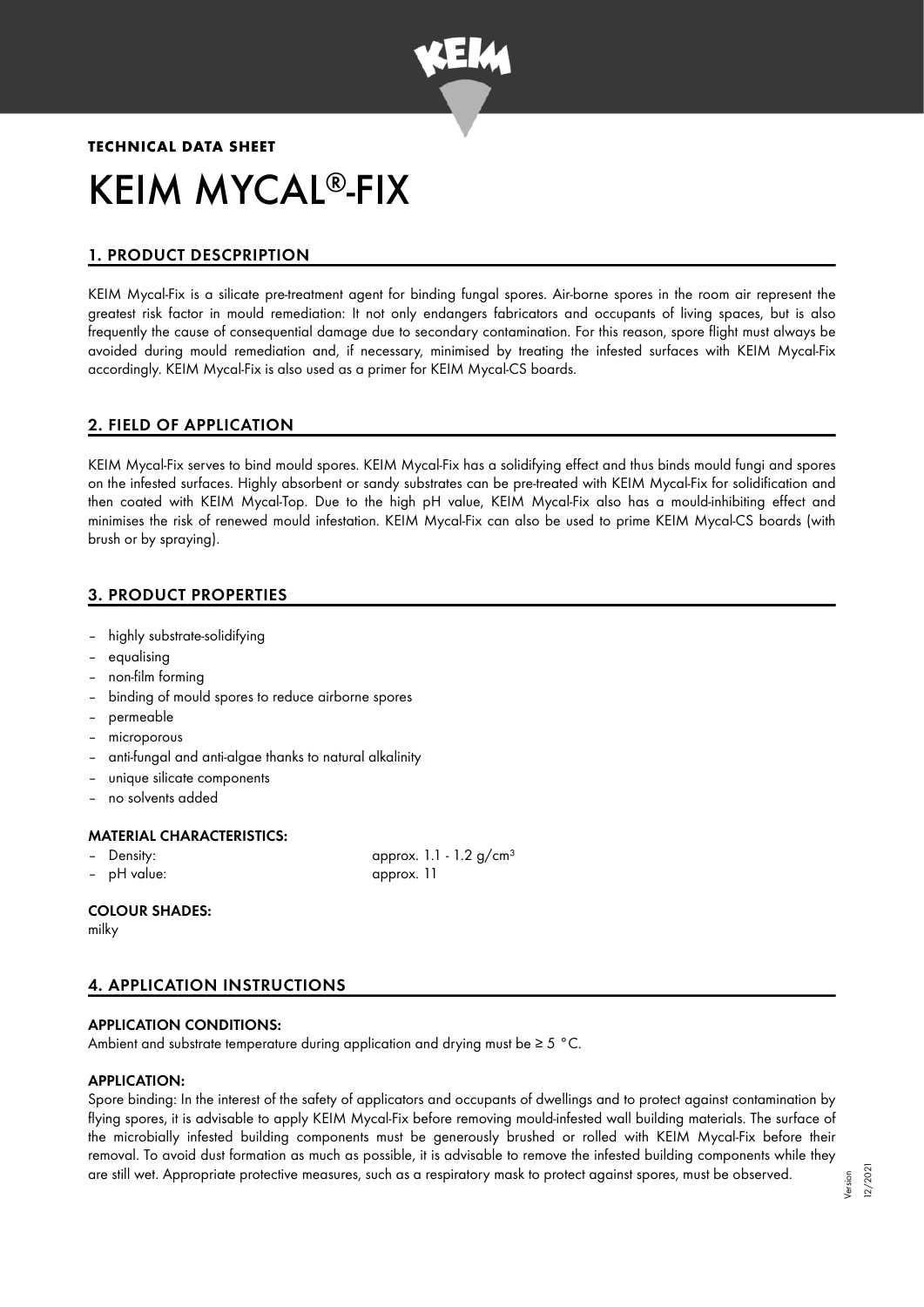## **TECHNICAL DATA SHEET – KEIM MYCAL®-FIX**

Note: Sustainable mould remediation always involves eliminating the cause and repairing the damage. Infested surfaces or building components that are larger than 0.5 m² or that are not only superficially infested must be replaced and not treated. In general, the recommendations for action in the "Guidelines for the Prevention, Detection and Remediation of Mould Infestation in Buildings" from the Federal Environment Agency must be observed.

#### Substrate consolidation:

KEIM Mycal-Fix can also be used as a primer on sanding or highly absorbent substrates. KEIM Mycal-Fix Apply undiluted.

#### KEIM Mycal-CS boards:

Before bonding, pre-wet the boards with 0.75 - 1.0 l water per board. Before reinforcement, prime the bonded Mycal-CS boards either with KEIM CS-Primer or by spraying KEIM Mycal-Fix. For further instructions on application, see the Mycal-CS Board technical data sheet.

#### DRYING TIME:

At higher relative humidity, layer thicknesses and/or lower temperatures, drying is delayed accordingly.

#### CONSUMPTION:

approx. 0,15 l/m² Application as primer. These material consumption values are guide values for smooth substrates. Exact consumption values must be determined by means of test areas.

#### CLEANING OF TOOLS:

Clean immediately with water.

# 5. PACKAGING

| <b>Container content</b> | Unit of measure | Quantity on pallet | Type of container |
|--------------------------|-----------------|--------------------|-------------------|
|                          |                 | 96                 | jerry can         |

# 6. STORAGE

| max. storage time | <b>Storage conditions</b>                            |  |
|-------------------|------------------------------------------------------|--|
| 12 months         | cool<br>frost-free<br>keep container tightly sealed. |  |

# 7. DISPOSAL

For disposal information refer to section 13 of the safety data sheet.

# EC WASTE CODE:

Waste code: 06 02 99

# 8. SAFETY INSTRUCTIONS

Please, refer to the Material Safety Data Sheet.

GISCODE: GIS code: BSW 10